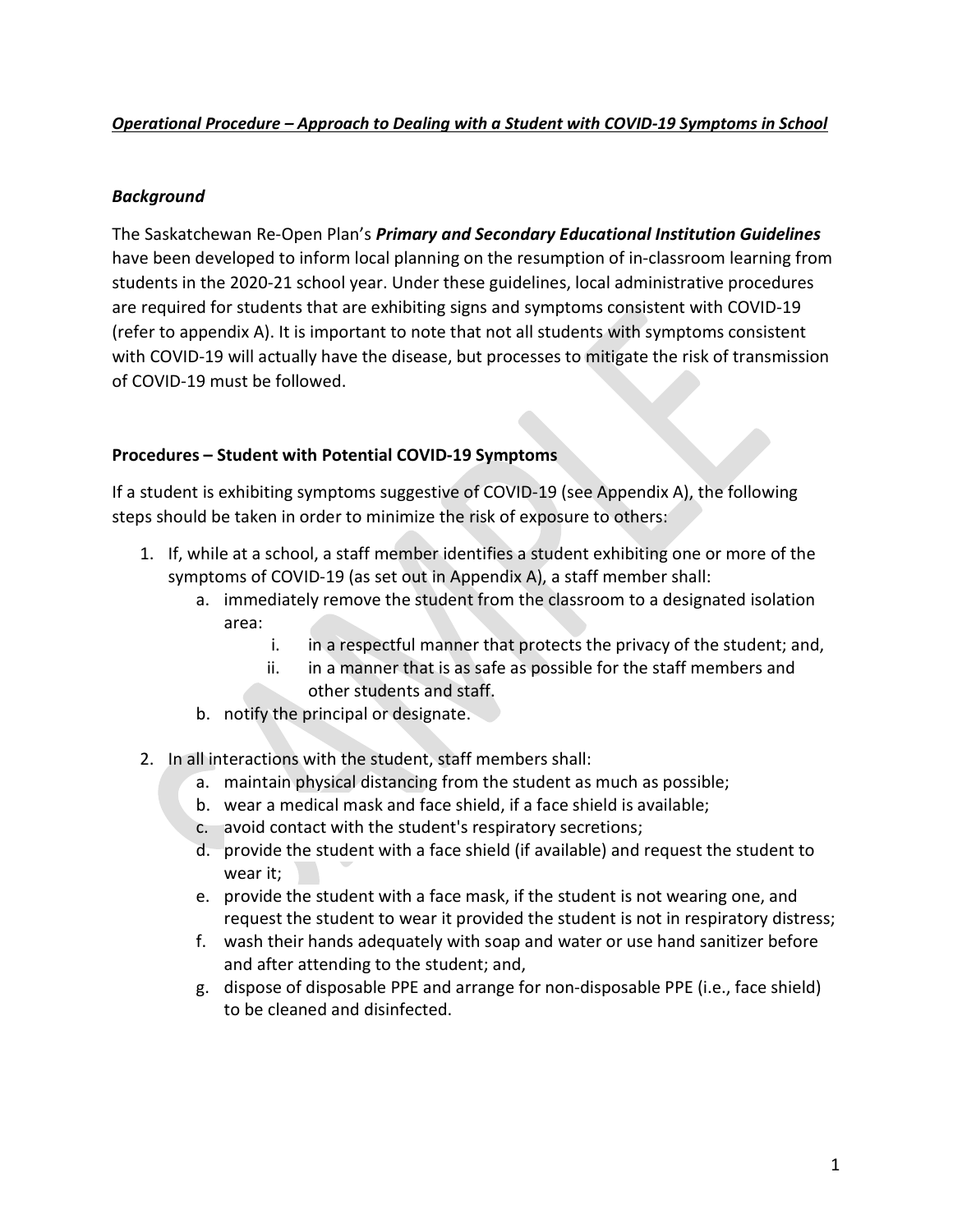- 3. The principal or designate shall, as soon as reasonably possible:
	- a. call parents or caregivers to pick up and remove their child from the school to a location where the child may self-isolate, and instruct them to call 811 as soon as possible;
	- b. arrange for the cleaning and disinfection of the isolation room as soon as reasonably possible, the student's classroom and, in particular, the student's desk and surrounding desks and any other common touch items in the classroom and/or other school facility (i.e., washroom) to which the student would have had access that school-day by custodial staff; and,
	- c. advise the Director or designate.
- 4. If a case of COVID-19 is confirmed by the Saskatchewan Health Authority (SHA), the Director or designate will arrange for any other steps that may be required by SHA Public Health.
- 5. Any and all communications regarding the student or further action that might need to be taken by the staff, students or school must be done only by or with the approval of the Director or designate in consultation with Public Health.
- 6. In consultation with the Superintendent, each school shall:
	- a. set up a designated isolation room in the school;
	- b. ensure that appropriately sized medical face masks, face shields and hand sanitizer are readily available in all classrooms in the school;
	- c. keep accurate and up-to-date records of attendance and seating arrangements to support public health investigation and contact tracing;
	- d. establish standardized procedures for cleaning and disinfecting classrooms and high touch surfaces and student work stations, including designating the employees who shall be responsible for these tasks, noting that all requirements associated with the increased sanitization and disinfection of facilities including common areas will be completed by custodial staff throughout the day; and,
	- e. establish standardized procedures for the disposal of PPE equipment.